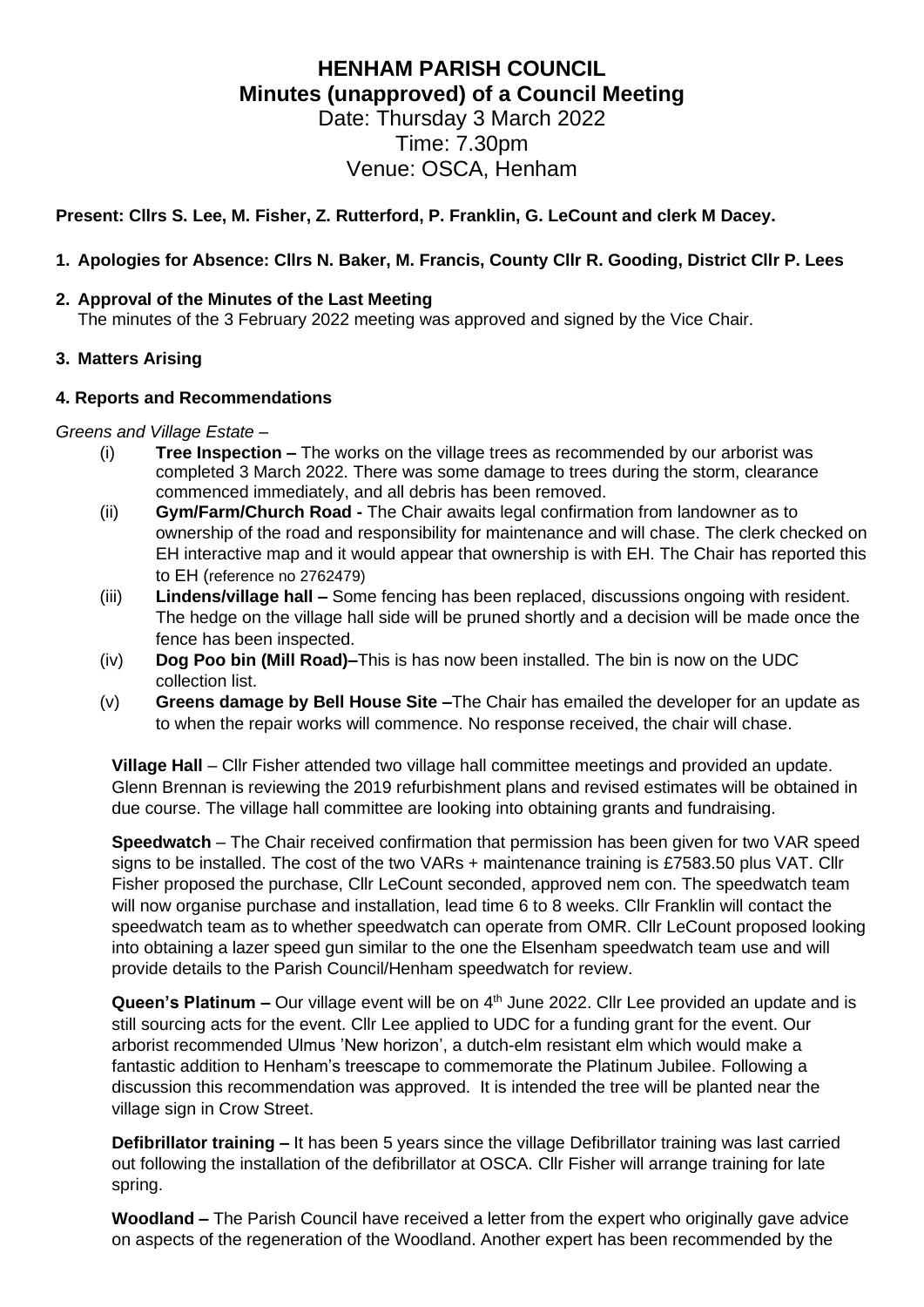original expert and the files have been passed across. Contractors will be clearing around the power line which supplies power to the nursery. Cllr LeCount agreed to provide details regarding wayleave agreements to see if the Parish Council is entitled to any funds.

**Pledgdon Green –** The clerk has previously circulated a short report on Pledgdon Green in its capacity as a Local Wildlife Site, kindly prepared by Will O'Connor. Will O'Connor presented his report and following a discussion it was agreed that as the land is common land and not owned by the Parish Council that further research will need to be undertaken by him in connection with this including whether protective measures for the Green along the side where it meets with Brick End Road (aka Pledgdon Lane) could be installed. Cllr Rutterford is also investigating responsibility for the overgrown brambles/storm damage along Brick End Road, as our usual contractor is not willing to undertake the work.

**PCSO –** A new PCSO has started, his name is Alexander Stewart. The Chair has met with him along with the Stansted and Elsenham Chairs and will be inviting him to join one of our parish council meetings.

**Boundary –** The clerk received notice from UDC that the boundary between Henham and Elsenham parishes has now been officially changed with effect from 1 April 2022.

| <b>Receipts</b>                                    |                                                                  |           |            |           |
|----------------------------------------------------|------------------------------------------------------------------|-----------|------------|-----------|
| From Whom                                          | Description                                                      |           |            | Amount    |
| SOV 100 Club                                       | Dec 21 SOV 100 Club                                              |           |            | £405.00   |
| Peasgood and<br><b>Skeates</b>                     | <b>Memorial fees</b>                                             |           |            | £110.00   |
| SOV 100 Club                                       | Jan 22 SOV 100 club                                              |           |            | £405.00   |
|                                                    |                                                                  |           |            |           |
| To Whom                                            | Description                                                      | Amount    | <b>VAT</b> | Total     |
| (Invoice no.)                                      |                                                                  |           |            |           |
|                                                    |                                                                  |           |            |           |
| M Dacey                                            | Clerk's salary (Jan)                                             | £398.38   | £0.0       | £398.38   |
| Castle Water<br>(0006691939                        | Allotment Water bill                                             | £21.92    | £4.39      | £26.31    |
| <b>JRB Enterprise Ltd</b><br>(23516)               | Dog poo bags                                                     | £58.04    | £11.61     | £69.65    |
| <b>Uttlesford District</b><br>Council (0000088333) | PCSO Q3 salary                                                   | £1,207.76 | £0.0       | £1,207.76 |
| Janet King                                         | Refund for IT security                                           | £300.00   | £0.0       | £300.00   |
| M Dacey                                            | Refund for annual printing and paper costs                       | £99.96    | £7.99      | £107.95   |
| <b>Rikki Shelsher</b>                              | Village signs and window cleaning                                | £50.00    | £0.0       | £50.00    |
| Mark Fiddler<br>(2021/686)                         | Annual maintenance works Dragon Sign,<br>Notice Board & Bus Stop | £944.60   | £0.0       | £944.60   |
| Mark Fiddler<br>(2021/687)                         | Salt Bin Delivery works                                          | £176.00   | £0.0       | £176.00   |
| Treecology (01403)                                 | Ash Tree clearance and storm damage<br>clearance                 | £350.00   | £70.00     | £420.00   |

*(ii) Finance*

# **Treasury Management Investment Policy and Strategy 2022/23 – Cllr Fisher-** Nothing to report.

*(iii) Planning and Developments –*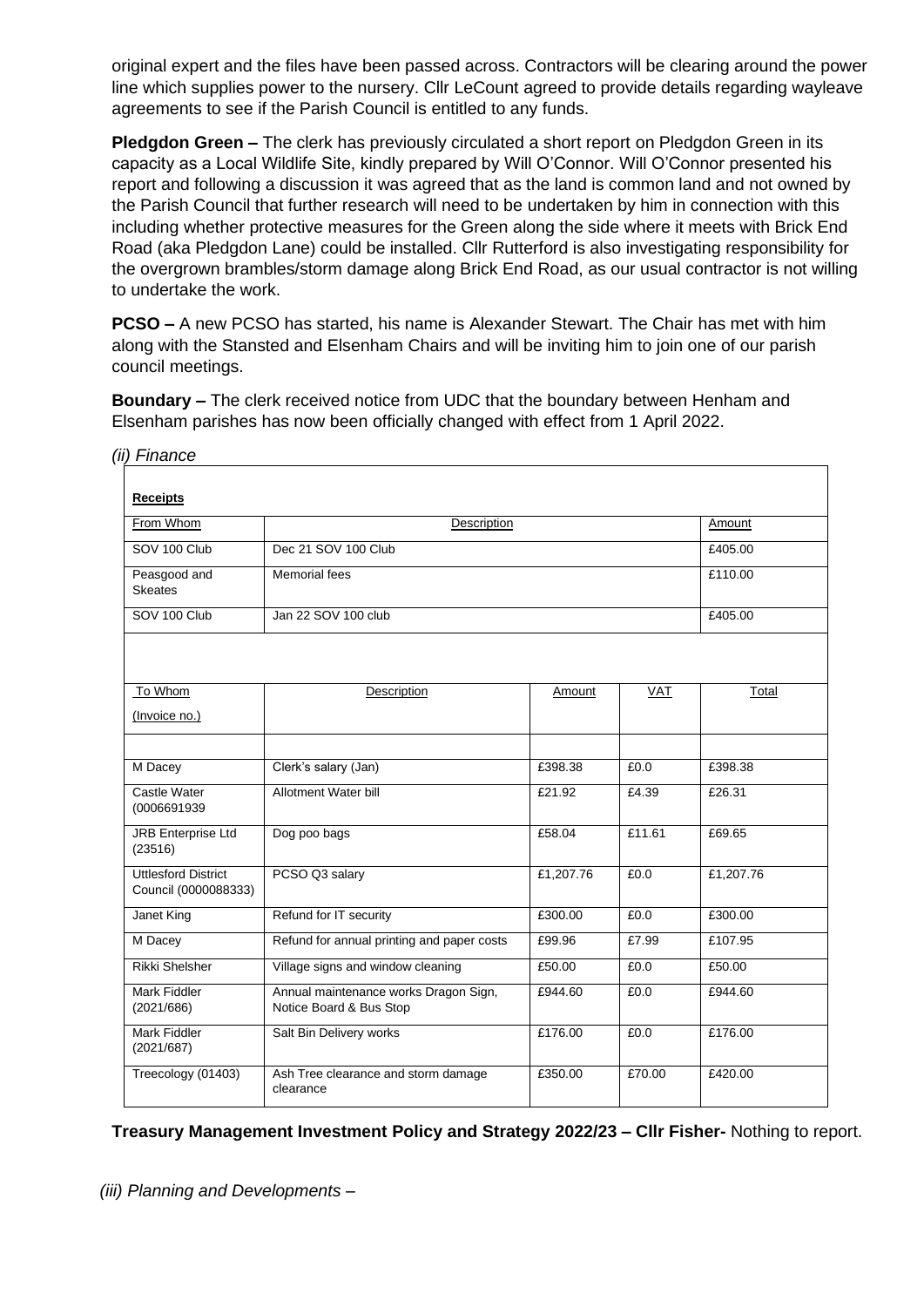- **Proposed base station upgrade at tef 104 - Sibleys radio tower, Chickney Road, Henham, CM22 6BH – pre-application consultation.** The Chair telephoned the company doing the upgrade and asked for a call back, as yet no response.
- **UTT/22/0430/HHF** proposed new second floor with new roof, front porch and proposed single storey rear extension, Fernwood, Old Mead Road
- **The Barn, Old Mead Road –** Essex Highways have passed the matter back to UDC planning, a new planning officer is now dealing with this and will arrange a site visit. The Owners have made a formal complaint to the Parish Council regarding the handling of the planning application by the planning sub-committee and Cllr Franklin and this has been referred to the monitoring officer at UDC.

**Breaches: Continuing breaches at Cedar Cottage**- This is now under an enforcement notice which becomes operational and effective on 31/1/22.

**Appeals:** Land At Old Mead Road - APP/C1570/W/21/3282082 - Outline application with all matters reserved except scale and access, for the erection of up to 6 no. dwellings and associated work. Resubmission of that approved under UTT/19/2692/OP. Written representations by 24/3/22

**Mill Road Development**: The Chair wrote to UDC planning on 11/1/22 requesting information regarding the S106 Agreement and will continue to ensure that the Parish Council is kept informed on matters relating to the development. The Chair is expecting a response soon.

#### **Decisions**: n/a

#### *(vi) Highways –*

#### North Hall Road:

(a) **Road Closure**: Notice received of intended closure of North Hall Road, due to commence on 12th February 2022 for a further 266 days. The closure is required for the safety of the public and workforce while Essex County Council undertakes retaining wall.**Travellers Site**: An enforcement file has been opened ENF/21/0204/C. A new enforcement officer has been appointed by UDC.

Hall Road, Henham**:** The Parish Council previously agreed to pay for the installation of a 40mph buffer zone at this site. Essex Highways previously confirmed the cost of construction is now a fixed price of £9,711.74. We were originally quoted £6k for the signage works. The Parish Council has already paid approximately £3500 plus VAT to get to this stage. ECC have now promised to provide funding and the Parish Council awaits further details – clerk sent an email to County Cllr Gooding on 5/11/21. County Cllr Gooding confirmed the funding has been agreed in principle with ECC.

Pledgdon Green Lane/Brick End Road –The Clerk emailed County Cllr Gooding on 5/11/21 with a request to reapply for quiet lane status and 20 mph speed limit to be granted by the Highways Panel and for the pot holes/repairs to be put forward to the highways panel. County Cllr Gooding confirmed both applications have been put forward although the process for achieving quiet lane status is lengthy.

Blocked drains in Old Mead Road - The Clerk emailed County Cllr Gooding to log this on 5/11/21. County Cllr Gooding will attend a site meeting with a representative from EH with Cllrs Franklin and LeCount also attending. This meeting has not yet taken place.

Mill Road/School Road yellow lines – The Parish Council is aware of dangerous parking on the Mill Road bend by School Lane. The clerk emailed County Cllr Gooding on 5/11/21 with a formal request to extend the yellow lines round the bend. County Cllr Gooding has submitted the request to North Essex Parking Partnership.

**Residents are encouraged to also report any matters to Essex Highways direct via the Essex Highways web site [www.essex.gov.uk/highways](http://www.essex.gov.uk/highways) (details also on the Henham Website), as the more people who complain regarding Highways matters the more likely something will get done.**